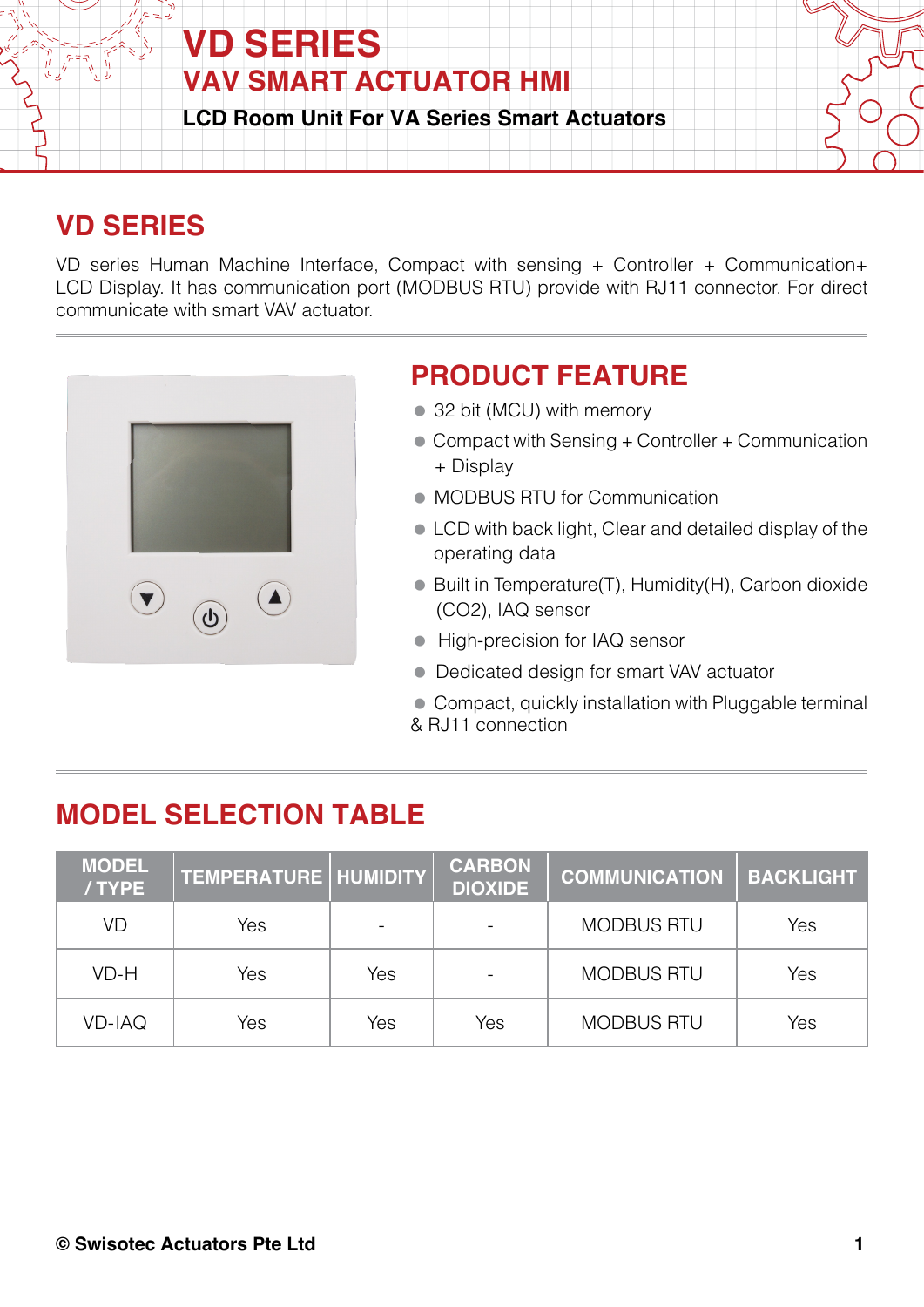

# **DIMENSION (mm)**



## **TECHNICAL SPECIFICATION**

| $\blacksquare$ $\blacksquare$ $\blacksquare$ $\blacksquare$ $\blacksquare$ | 86mm<br><b>TILL</b>                                                 |  |  |  |
|----------------------------------------------------------------------------|---------------------------------------------------------------------|--|--|--|
| <b>TECHNICAL SPECIFICATION</b>                                             |                                                                     |  |  |  |
| <b>MODEL NUMBER</b>                                                        | <b>VD</b>                                                           |  |  |  |
| <b>MCU</b>                                                                 | 32 bit CPU (MCU) with memory                                        |  |  |  |
| <b>DIMENSION</b>                                                           | 90mm(W)*90mm(H)*26mm(D)                                             |  |  |  |
| <b>WEIGHT</b><br>$\bullet$ VD                                              | 138 g                                                               |  |  |  |
| $\bullet$ VD-H                                                             | 138 <sub>g</sub>                                                    |  |  |  |
| · VD-IAQ                                                                   | 146 g                                                               |  |  |  |
| <b>BUTTON</b>                                                              | ON-OFF switch & UP Down setting                                     |  |  |  |
| <b>COMMUNICATION</b>                                                       | MODBUS RTU RS-485 loop, speed, 9600 BPS, 100m                       |  |  |  |
| <b>OPERATING</b>                                                           | 0°C50°C, 2090%RH, non condensing                                    |  |  |  |
| <b>POWER SUPPLY</b>                                                        | 12 VDC, 1VA                                                         |  |  |  |
| <b>DISPLAY</b>                                                             | 61.5*39.6mm LCD with backlight                                      |  |  |  |
| <b>TEMPERATURE SENSOR</b>                                                  |                                                                     |  |  |  |
| $\bullet$ VD-H                                                             | 10KΩ @25°C (NTC) Thermistor, 0°C50°C, ±0.3°C @25°C                  |  |  |  |
| · VD-IAQ                                                                   | CMOS, 0°C50°C, ±0.3°C                                               |  |  |  |
| <b>HUMIDITY SENSOR</b>                                                     | CMOS, 0100%RH, ±3%RH                                                |  |  |  |
| <b>CARBON DIOXIDE</b>                                                      | Non-dispersive infrared (NDIR), 4002000ppm, ±70ppm+3% of reading    |  |  |  |
| CO <sub>2</sub>                                                            | ABC (Automatic Baseline Correction) & bCAL (background calibration) |  |  |  |
| <b>HOUSING</b>                                                             | ABS+PC, IP20                                                        |  |  |  |
| <b>CERTIFICATION</b>                                                       | CE(EMC Directive 2004/108/EC)                                       |  |  |  |
|                                                                            | FCC(Part 15, Subpart B, Class A)                                    |  |  |  |